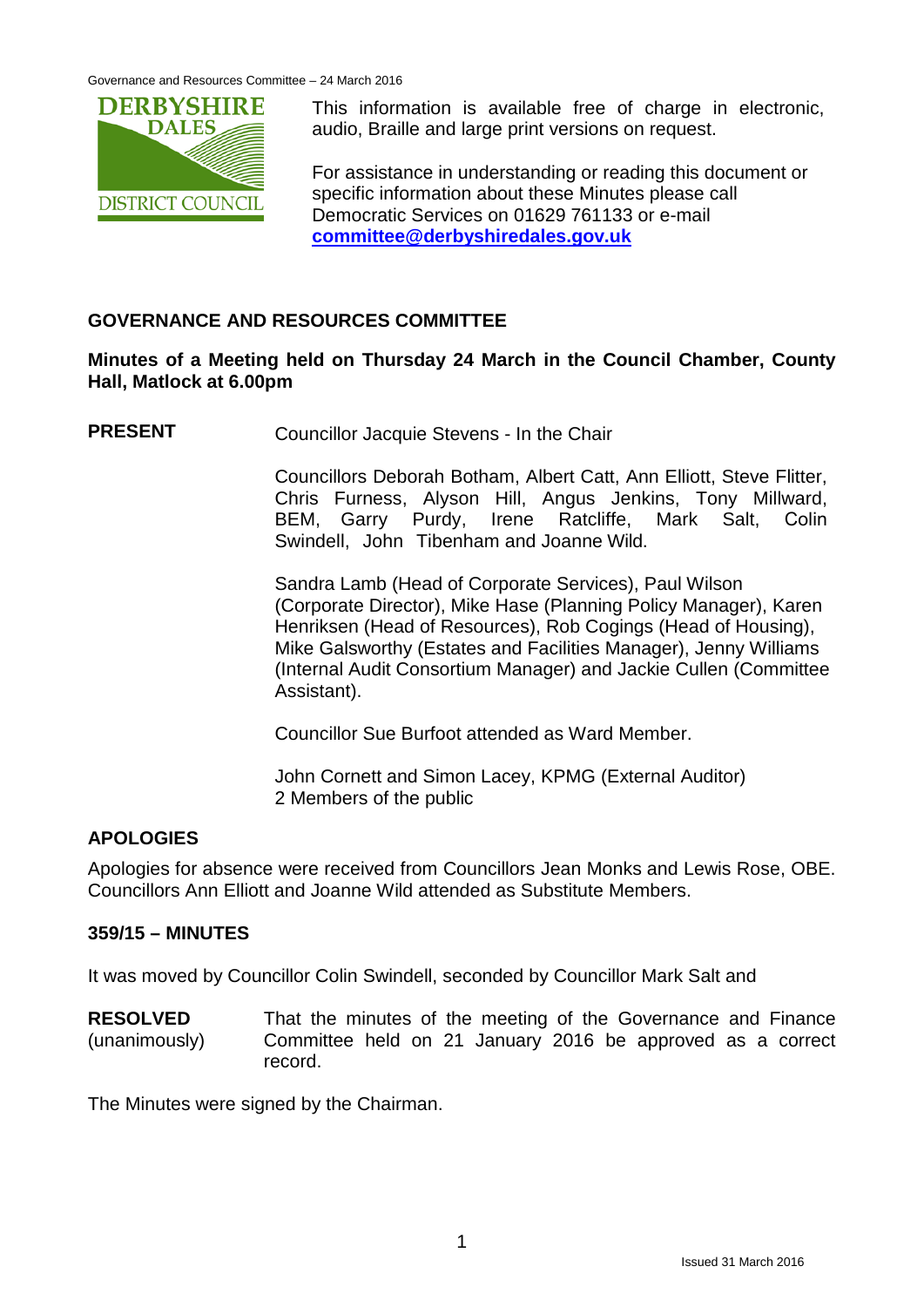#### **360/15 – PUBLIC PARTICIPATION**

In accordance with the procedure for public participation, the following addressed the meeting with regard to Agenda tem 12: Land and Property Disposals – Nursery Site, Hurds Hollow, Matlock:

Mr Trevor Brown, local resident, voiced his concerns over the effect on the environment, in particular the proposal to cut trees and shrubs on the south side of this development. Mr Brown stated that the scrub on the bank provided excellent cover for wildlife, and there was evidence of bat roosting. Mr Brown requested that the trees and bank be excluded from the sale of this land.

Cllr Sue Burfoot, Ward Member for Matlock All Saints, stated that she had no objection to affordable housing on this site; however the layout on the indicative plan raised concerns over the removal of trees and therefore the effect on the wildlife habitats. Cllr Burfoot suggested that an alternative layout be found to protect this belt of trees.

#### **361/15 – EXTERNAL AUDIT PLAN 2015/16**

John Cornett of KPMG presented the External Audit Plan 2015/16 and drew Members' attention to the Headlines as set out on page 1. Mr Cornett clarified how the 'Materiality' figure was determined.

It was moved by Councillor Steve Flitter, seconded by Councillor Garry Purdy and

**RESOLVED** That the External Audit Plan 2015/16 be noted.

(unanimously)

#### **362/15 – INTERNAL AUDIT REPORTS CONCLUDED TO DATE UNDER THE 2015/16 OPERATIONAL AUDIT PLAN**

The Committee considered the internal audit reports produced in respect of the 2015/16 Internal Audit Plan.

The current Operational Audit Plan was approved by Corporate Committee on 19 March 2015. A summary of reports issued covering the period 5th December to the  $26<sup>th</sup>$ February 2016, for audits included in the 2015/16 Internal Audit Plan, was attached as Appendix 1 to the report. The appendix also showed for each report a summary of the Overall Audit Opinion of the audit as well as the number of recommendations, analysed between High, Medium and Low priority.

It was noted that 7 reports had been issued: 5 with a good opinion and 2 with a satisfactory opinion. Members were advised that there were no issues relating to fraud that needed to be brought to the Committee's attention.

It was moved by Councillor Chris Furness, seconded by Councillor Albert Catt and

**RESOLVED** (unanimously) That the Committee note the findings and conclusions of the internal audit reviews.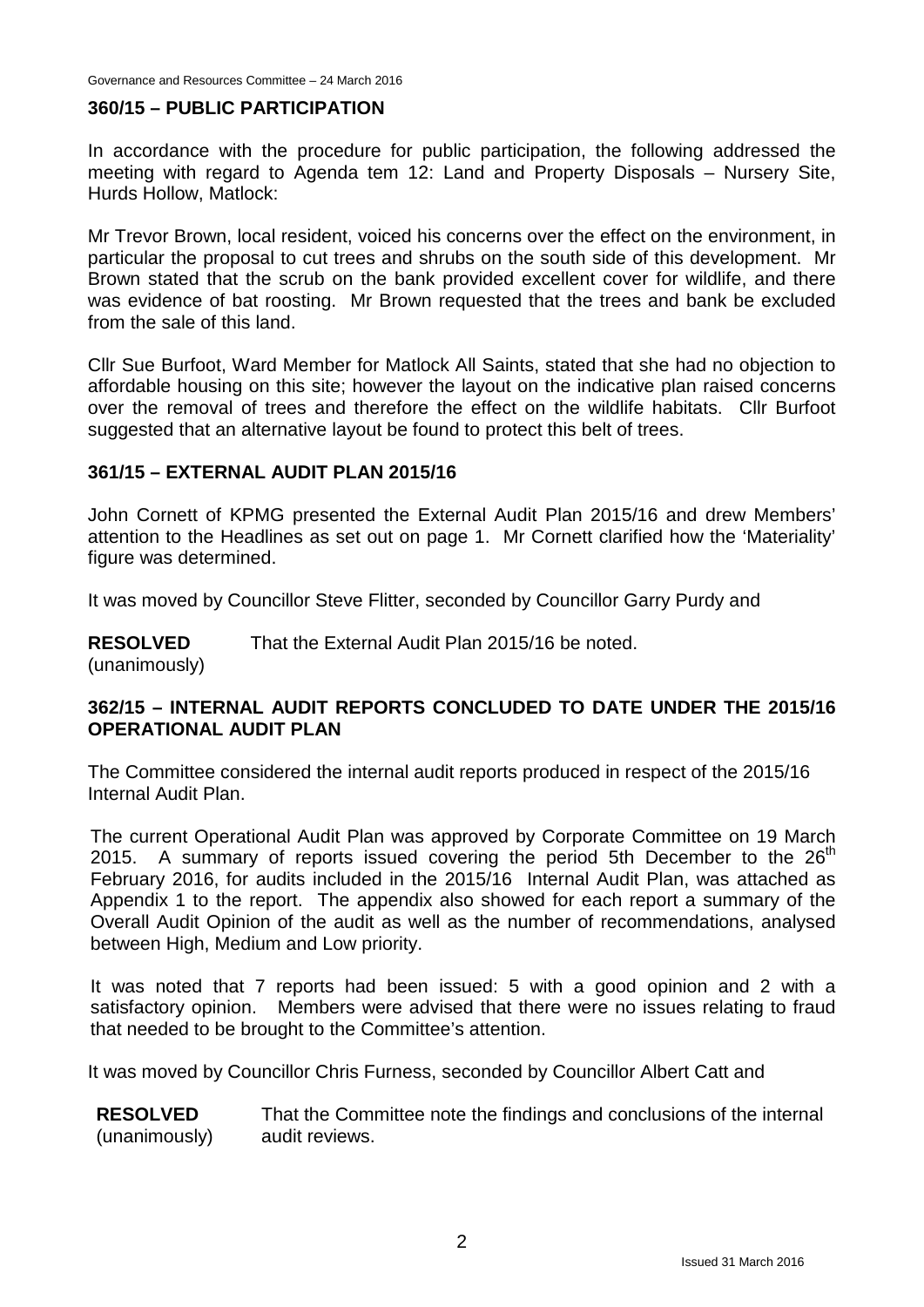# **363/15 – INTERNAL AUDIT OPERATIONAL PLAN 2016/17**

Councillor Angus Jenkins arrived at 6.35pm during discussion of this item.

The Committee considered the Internal Audit Operational Plan 2016/2017 which outlined the assignments and estimated resources needed during the year, the terminology for which was explained in Appendix A to the report.

It was noted that the plans for 2017/18 and 2018/19 were indicative only and could well change in order to meet the priorities of the Council.

It was moved by Councillor Albert Catt seconded by Councillor Chris Furness and

**RESOLVED** That the Internal Audit Plan for 2016/17 be agreed.

(unanimously)

# **364/15 – EXTERNAL REVIEW OF INTERNAL AUDIT**

The Committee considered a report on the procurement of an external provider to undertake the review of internal audit that was required by the Public Sector Internal Audit Standards (PSIAS).

The PSIAS required that internal and external assessments of internal audit must take place. An internal self-assessment was undertaken on an annual basis, and external assessments should be carried out at least once every 5 years by a qualified, independent assessor or team, the first of which needed to be completed by April 2018. This could either be a "full" external assessment or a self- assessment with "independent validation". The assessment options were set out in the report, together with the necessary qualifications for assessors, a summary of the assessment process for the validated self-assessment option, the method of procurement of an external provider and an estimate of the potential costs.

It was moved by Councillor Garry Purdy, seconded by Councillor Albert Catt and

**RESOLVED**

(unanimously)

- 1. That authorisation be given to proceed with the procurement of an external provider to undertake an "independent validation" of the self-assessment of internal audit that had been undertaken by the Internal Audit Consortium Manager.
- 2. That the procurement exercise was to be undertaken on behalf of Derbyshire Dales District Council and the Internal Audit Consortium partner members by utilising the NHS procurement service and advertising on Source Derbyshire.
- 3. That authority be delegated to the Internal Audit Consortium Manager and the Head of Resources to agree the specification and to assess the external provider quotations based on cost and quality and to appoint an external provider to undertake the assessment.
- 4. That the budget for the assessment be financed from the general reserve.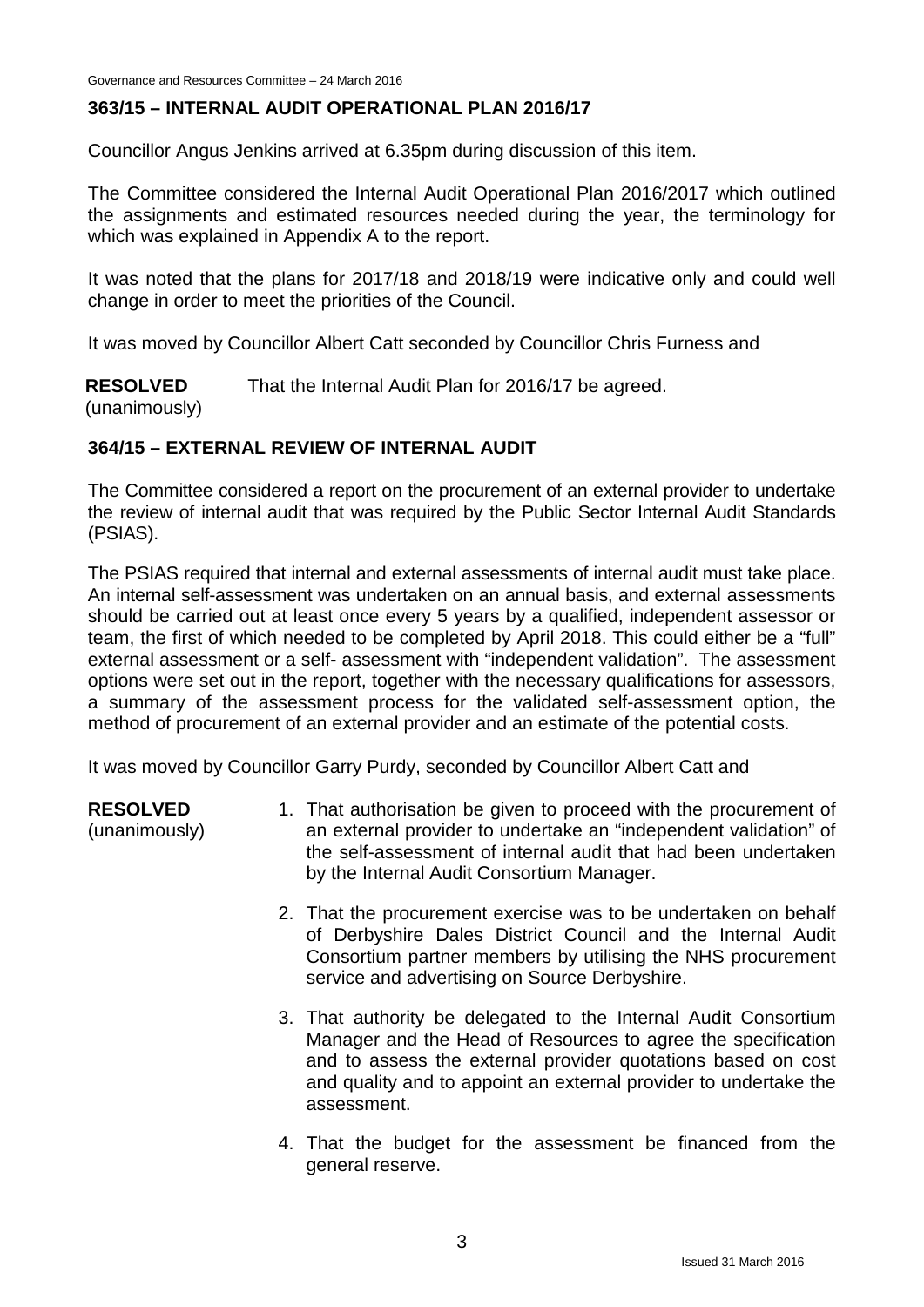## **365/15 – LAND HOLDINGS REVIEW PHASE 3**

The Committee considered a report on Phase 3 of the Land Holdings Review that covered 2 sites across the District on which inquiries or expressions of interest had been received. Following detailed consideration of planning, legal and estate management factors, recommendations were made regarding whether the sites should be retained or sold and the terms which would apply.

The results and recommendations were summarised in Appendix 1 to the report, together with plans of each site. It was noted that Tinkersley Parish Council had stated an interest in a tree planting scheme in respect of Site No.1.

It was moved by Councillor Joanne Wild, seconded by Councillor Mark Salt and

**RESOLVED** (unanimously) That the sites numbered 1and 2 be retained as indicated in Appendix 1 to the report.

# **366/15 – LAND AND PROPERTY DISPOSALS – CLOSED PUBLIC CONVENIENCES, FANNY SHAW, WIRKSWORTH**

Councillor Joanne Wild left the meeting at 7.03pm during discussion of this item.

The Committee considered a request from Wirksworth Town Council for the closed former public conveniences at Fanny Shaw Recreation Ground, Wirksworth to be transferred freehold to Wirksworth Town Council for future use as a community facility.

The District Council owned the former public conveniences in Fanny Shaw Recreation Ground, Wirksworth, as shown on the plan at Appendix 1 to the report. The facility was closed over 10 years ago and approval was given to its demolition and site clearance as part of the 2011 Review of Public Conveniences. However, following requests from the Local Ward Members, the demolition of the facility was deferred whilst the possibility of the future use of the building for a community facility was investigated.

It was proposed that the closed Fanny Shaw public conveniences be transferred freehold to Wirksworth Town Council on the agreed Heads of Terms as set out in the report, subject to contract, at the valuation of the transfer of £5,000 as determined by the Council's Valuer, and as permitted under the General Disposal Consent 2003.

The relevant Ward Members had been consulted on the proposed transfer and their responses indicated concern regarding the payment of an as yet indeterminate sum for legal fees. The Head of Corporate Services agreed to investigate further.

The proposed future use of the building had yet to obtain Planning Consent so the consideration of the Heads of Terms and disposal of the District Council's land by this Committee would be entirely without prejudice to any future decisions by the District Council as Planning Authority.

It was moved by Councillor Albert Catt, seconded by Councillor Chris Furness and

**RESOLVED** 1. That the terms outlined in paragraph 3 of this report for transferring the freehold of the Fanny Shaw public conveniences as shown on the plan at Appendix 1 to the report to Wirksworth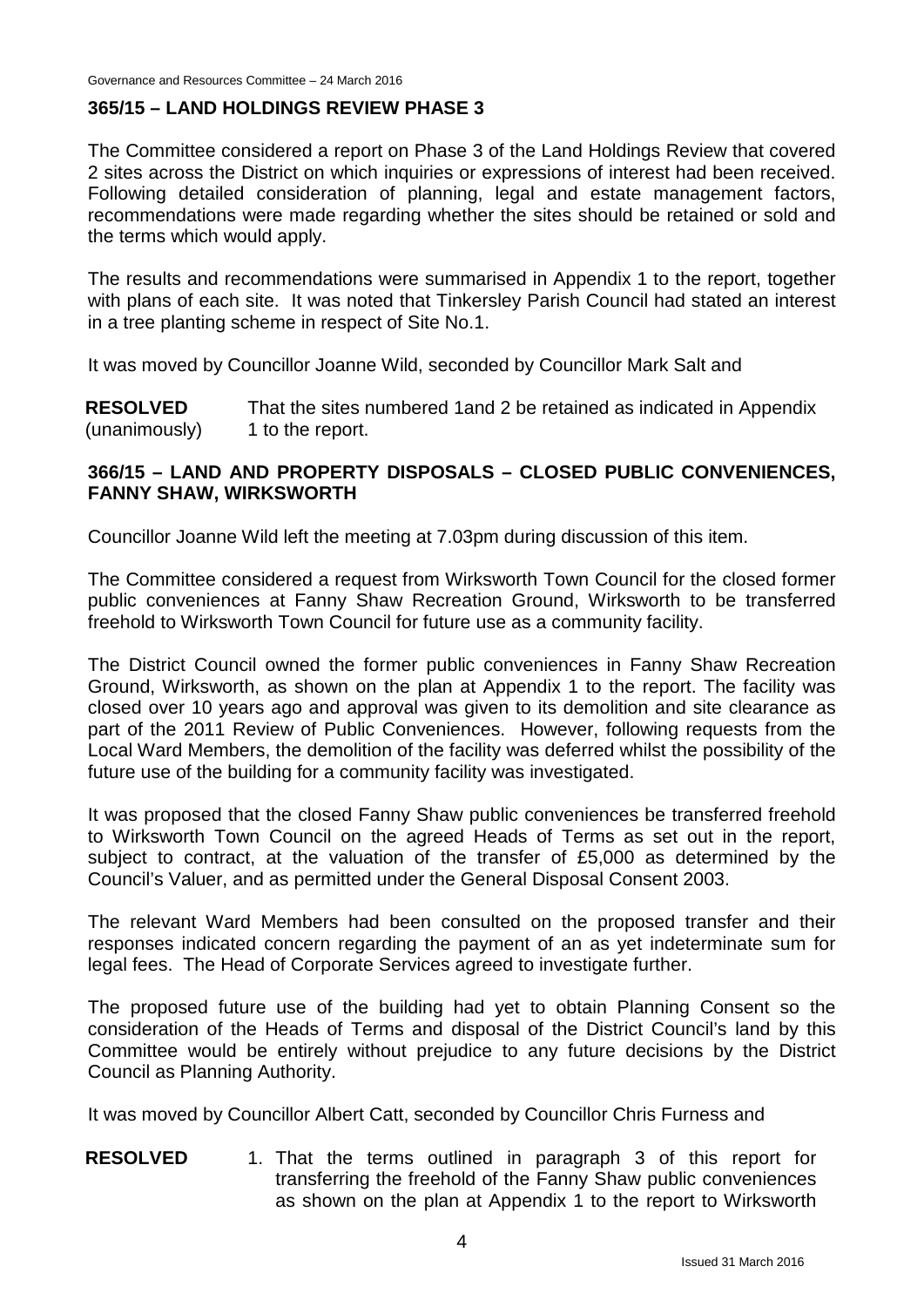Town Council are agreed, subject to legal expenses being agreed with the Town Council.

2. That it is noted that the disposal in 1 above constitutes an undervalue transaction permitted under the General Disposal Consent 2003.

| Voting:            |              |
|--------------------|--------------|
| For                | 13           |
| Against            | $\mathbf{0}$ |
| <b>Abstentions</b> |              |

The Chairman declared the motion carried.

#### **367/15 – LAND AND PROPERTY DISPOSALS – NURSERY SITE, HURDS HOLLOW, MATLOCK**

Councillor Tony Millward left the meeting at 7.23pm during discussion of this item.

The Committee considered a report on the outcome of negotiations with Westleigh Homes to agree terms for a freehold disposal of the nursery site for the development of 14 affordable homes.

The site had been used for over 20 years as a Council Nursery although this function had reduced considerably over recent years. The site was shown edged in black on the plan at Appendix 1 to the report.

The Community Housing Team had been working in partnership with Westleigh Developments and Waterloo Housing Association to bring forward a scheme of affordable homes on the Dimple site; details of the funding for the scheme were set out in the report, together with Westleigh Homes' proposed programme, and a plan of the proposed scheme was included at Appendix 2 to the report.

It was reported that discussions had taken place between the District Council's Valuer, The Head of Housing and Westleigh Homes in order to agree terms. The Agreed Heads of Terms, subject to planning consent and subject to contract were set out in the report, and it was considered that the proposed terms for the transfer to Westleigh Homes would comply with the General Disposal Consent 2003. As the proposed scheme had yet to obtain Planning Consent, consideration of the Heads of Terms and disposal of the District Council's land by this Committee would be entirely without prejudice to any future decisions by the District Council as Planning Authority.

The Ward Members and the Parish Council had been consulted on the disposal and their views were reported at the meeting, namely that the bank area be taken out of the sale.

Councillor Ann Elliott proposed an amendment to the Recommendation, seconded by Councillor Steve Flitter. It was then moved and

**RESOLVED** 1. That the terms outlined in paragraph 1.4 of this report for transferring the freehold of the Hurds Hollow Nursery Site as shown on the plan at Appendix 1 to the report, subject to the exclusion of the banking area, to Westleigh Homes are agreed subject to the necessary planning consents being obtained by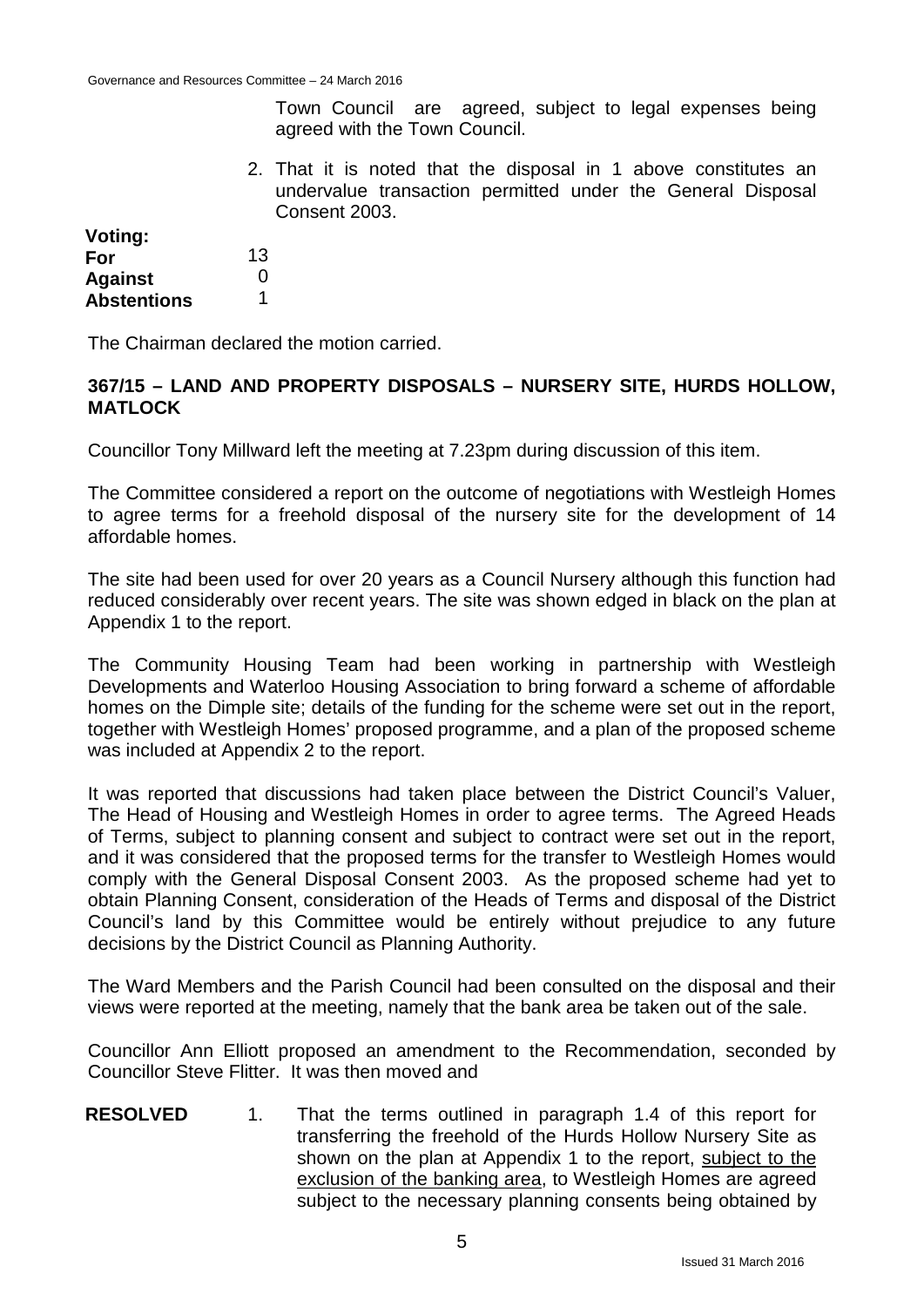Westleigh Homes.

2. That Members note that the disposal in (1) above comprises an undervalue transaction permitted under the General Disposal Consent 2003

| Voting:            |    |
|--------------------|----|
| For                | З  |
| <b>Against</b>     | 10 |
| <b>Abstentions</b> | O  |

The Chairman declared the motion defeated.

It was then moved by Councillor Albert Catt, seconded by Councillor Garry Purdy and

- **RESOLVED** (unanimously) 1. That the terms outlined in paragraph 1.4 of this report for transferring the freehold of the Hurds Hollow Nursery Site as shown on the plan at Appendix 1 to the report to Westleigh Homes are agreed subject to the necessary planning consents being obtained by Westleigh Homes.
	- 2. That Members note that the disposal in (1) above comprises an undervalue transaction permitted under the General Disposal Consent 2003

The Chairman declared the motion carried.

# **368/15 – PROPERTY CONDITION SURVEYS 2015 – TOWN HALL WORKS**

Councillor Mark Salt left the meeting at 8.00pm and Councillor Colin Swindell left at 8.10pm during discussion of this item

An updating report was distributed at the meeting, which outlined the options and payback times for the installation of Solar PV panels as part of the Town Hall re-roofing contract.

A provisional sum of £50,000 was already included in the tender figure of £217,026.86 for the roofing works. Following significant changes to the Feed In Tariff last year, an analysis had been undertaken of the various PV panel options and associated pay back times and these were set out in this updating report.

It was moved by Councillor Albert Catt, seconded by Councillor Angus Jenkins and

**RESOLVED** (unanimously) That given that the 3 proposals for Solar PV Panels were within budget and have a payback period of under 10 years, DCC be instructed to analyse the 3 quotations received and proceed with the most Economically Advantageous Proposal to be included in the Town Hall re-roofing contract*.*

#### **369/15 – SERVICE REVIEWS 2016/17**

The Committee considered a report that set out the outcomes of the 2015/16 Service Reviews and recommended a review programme for 2016/17.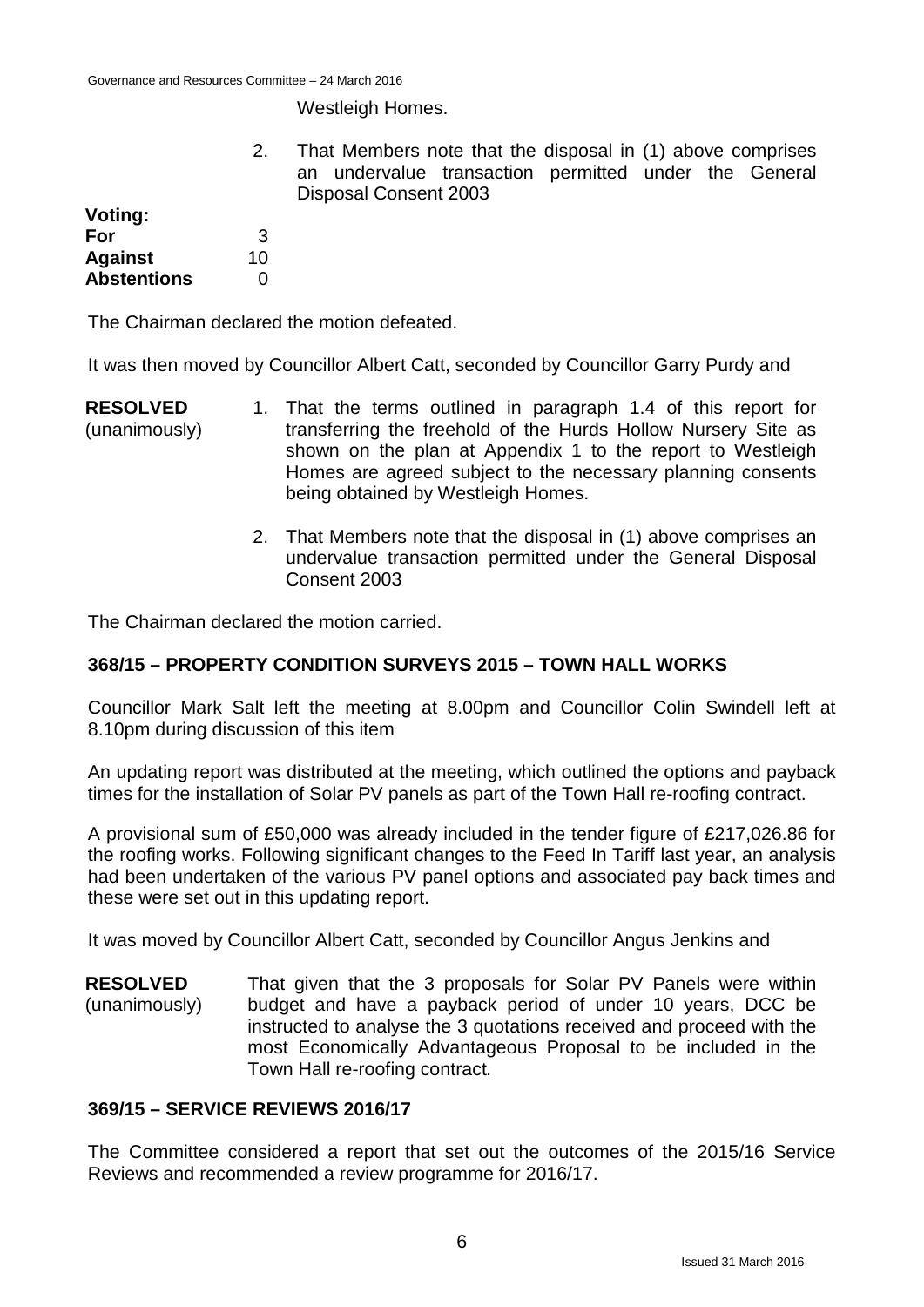Governance and Resources Committee – 24 March 2016

On 23 April 2015 Council approved the programme of Service Reviews for 2015/16. For each of the current service reviews, the progress and any savings identified were set out in the report, and a summary of the significant ongoing savings generated was tabled in the report.

In addition to Service Reviews, the District Council had taken part in a countywide initiative for a joint Building Control service (see report to Council, 28 January 2016). A single service, based on a public sector company model, was being progressed with a proposed implementation date of 2 April 2016.

It was proposed to continue/complete the following major Service Reviews during 2016/17:

- Development Management implementation of electronic processes, new ways of working and revised team structures to achieve planned savings.
- Highways (agency work) identify savings in preparation for a cut in payments from the County Council expected in 2017/18
- Leisure evaluation and implementation of alternative service delivery options to achieve further savings

In addition, the following separate Service Reviews were proposed for 2016/17:

- Finance and audit
- Corporate services
- Fees and charges
- Estates and facilities
- ICT
- Regeneration and policy
- Public conveniences

It was moved by Councillor Garry Purdy, seconded by Councillor Steve Flitter and

| <b>RESOLVED</b> | The 2016/17 Service Review programme is approved as set |
|-----------------|---------------------------------------------------------|
| (unanimously)   | out in section 4 of the report                          |

- 2. The outcomes of the 2015/16 Service Reviews are noted
- 3. Progress with ongoing reviews and joint projects is noted

# **370/15 – EQUALITY, CONSULTATION AND ENGAGEMENT PLAN 2016/17**

The Committee considered a report that requested approval of a combined Equalities, Consultation and Engagement Plan for 2016-17 and to note the progress against actions in the Quality Plan 2015-16 and the Consultation and Engagement Plan 2015-16. The report set out what consultation and engagement activities were proposed to be undertaken each year as a way of identifying the means by which it could fulfil its statutory duty to undertake consultation.

Updated equality information was published on the District Council's website, as required in legislation, on 31 January 2016. Between 14 February and 26 March 2012, the District Council consulted on three draft equality objectives that had been agreed at Community & Environment Committee on 19 April 2012 (Minute No. 387/12). Progress towards these objectives at February 2016 was summarised in Appendix 1 to the report. The District Council's equality objectives were listed in the report.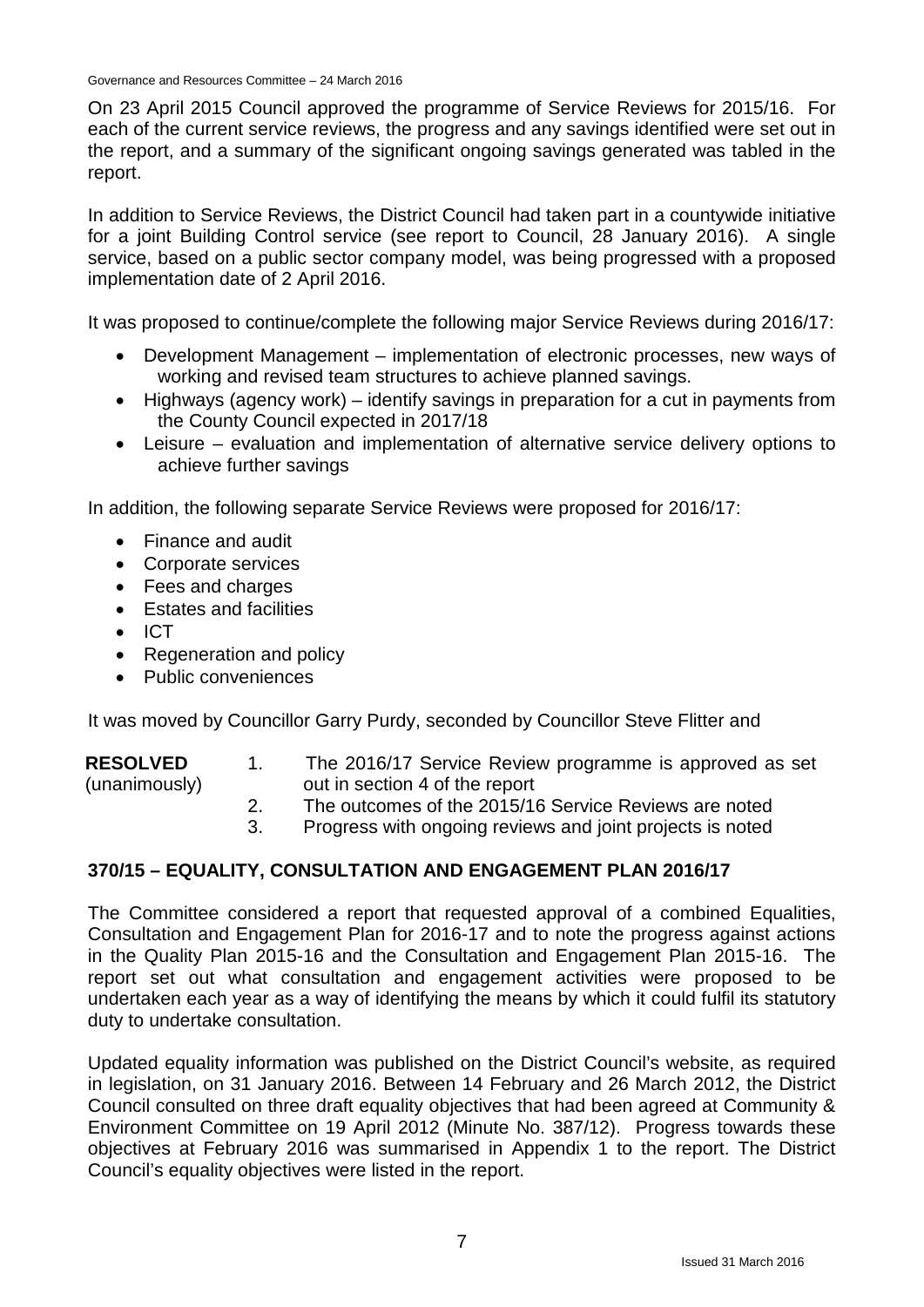Governance and Resources Committee – 24 March 2016

The Equality Plan 2015 - 2016 set out for each objective at least one or two performance measures/targets, which were detailed in Appendix 2 to the report. Of the six identified targets; one had been fully achieved and five partially achieved as at February 2016 but on track to be achieved by the year end, as detailed in the report.

Completed Equality Impact Assessments were listed in the report, together with recommended targets to be made subject to an EIA during 2016 - 2017 to ensure that due regard was had to equalities issues prior to any significant decisions being made. Completed EIAs were also published on the District Council's website to demonstrate compliance with the Equality Duty.

The Consultation and Engagement Plan 2015 – 2016 (Appendix 3 to the report) provided a structured framework for the District Council's consultation and engagement activities during the last financial year.

Equalities, Consultation and Engagement were inextricably linked, and as such it was considered more efficient to prepare a single Equality, Consultation and Engagement Action Plan rather than two separate documents. A draft Equality, Consultation and Engagement Plan for 2016/17 had been prepared as set out in Appendix 4 to the report.

It was moved by Councillor Angus Jenkins, seconded by Councillor Garry Purdy and

- **RESOLVED** (unanimously) 1. That progress against the actions in the Equality Plan 2015- 16 and the Consultation and Engagement Plan 2015-16 be noted.
	- 2. That the Equalities, Consultation and Engagement Plan 2016- 17 as set out in Appendix 4 to the report be approved.

# **371/15 – RESULTS OF CUSTOMER SATISFACTION SURVEYS FOR COUNCIL TAX AND HOUSING BENEFITS SERVICES**

The Committee considered a report that provided members with the results from customer satisfaction surveys for council tax and housing benefits services.

During January 2016, Council Tax customers and Benefit claimants were contacted by telephone and invited to take part in a short customer satisfaction survey to help us to continue to improve our services; the key survey results were tabled in the report.

It was moved by Councillor Albert Catt, seconded by Councillor Steve Flitter and

**RESOLVED** That the survey results be noted.

(unanimously)

# **372/15 – EXCLUSION OF PUBLIC AND PRESS**

It was moved by Councillor Jacquie Stevens, seconded by Councillor Chris Furness and

#### **RESOLVED** (unanimously) That members of the public be excluded from the meeting for the remaining item of business to avoid disclosure of exempt information.